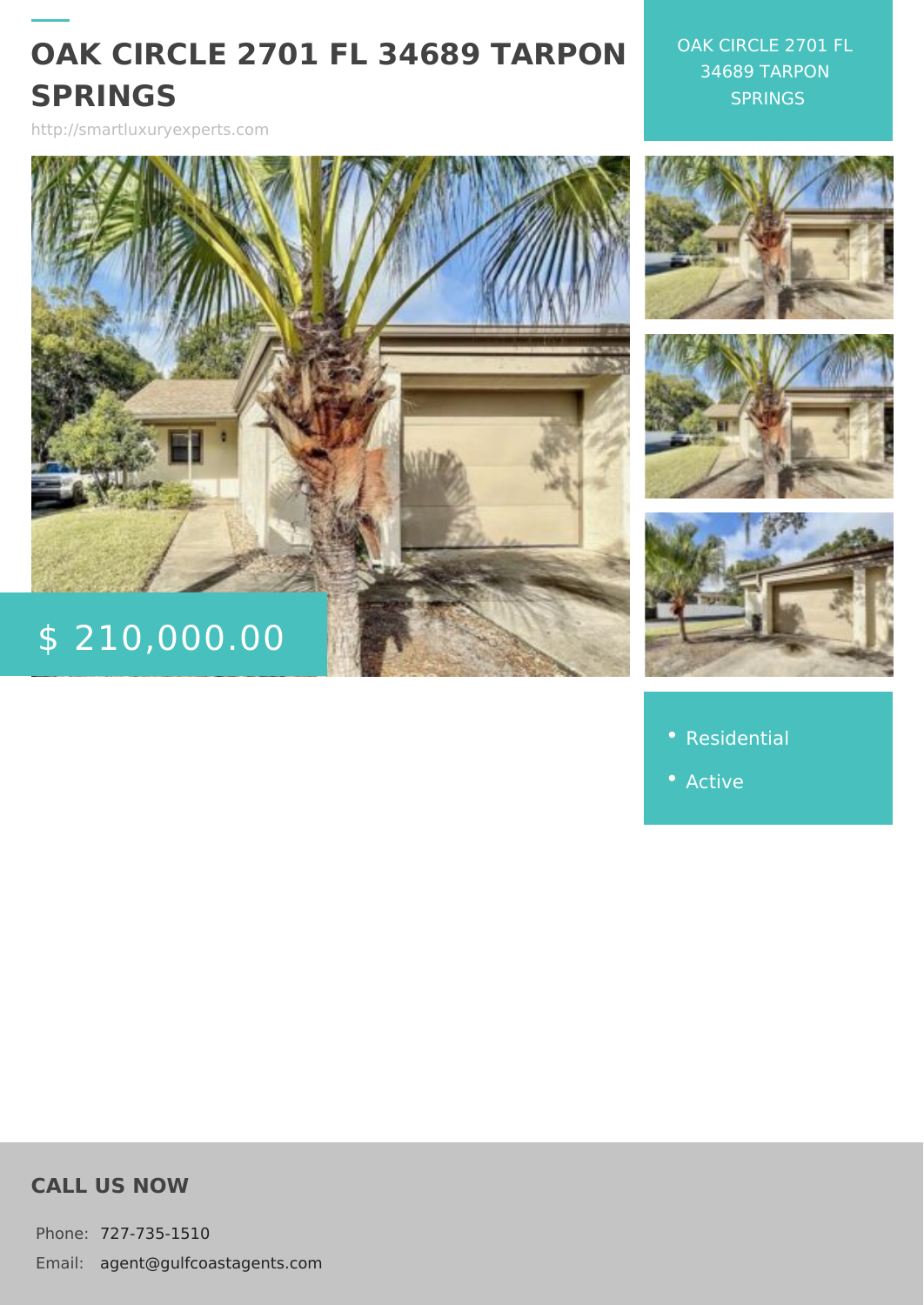### BASIC FACTS

MLS #: W7841124 Date added: 1/26/22 Post Update@022-01-26 13:20:26Bedrooms Total: Bathrooms Full: Year built: 984 StatusActive

### ROOMS & UNITS DESCRIPTION

Unit Number: 701

### PROPERTY DETAILS

|                                                                               | Property DescriptiCorner Unit Subdivision NamGeREEN DOLPHIN P.<br>VILLAS CONDO |  |
|-------------------------------------------------------------------------------|--------------------------------------------------------------------------------|--|
| Living Are 965.00                                                             | Lot Size Acres00                                                               |  |
| Special Listing ConditNoomse:                                                 | Lot Size Square F& \$5.82                                                      |  |
| Floor Numbet:                                                                 | Flood Zone CooKo 5:00                                                          |  |
| Association AmenitCashhouse, Fit8 eassies Total:<br>Center, Maintenance, Pool |                                                                                |  |

### PROPERTY FEATURES

| Exterior Featur&stding Doors | Community FeaturBsyer Approval      |
|------------------------------|-------------------------------------|
|                              | Required, Fitness, Playground, Pool |

#### CALL US NOW

Phone727-735-1510 Email:agent@gulfcoastagents.com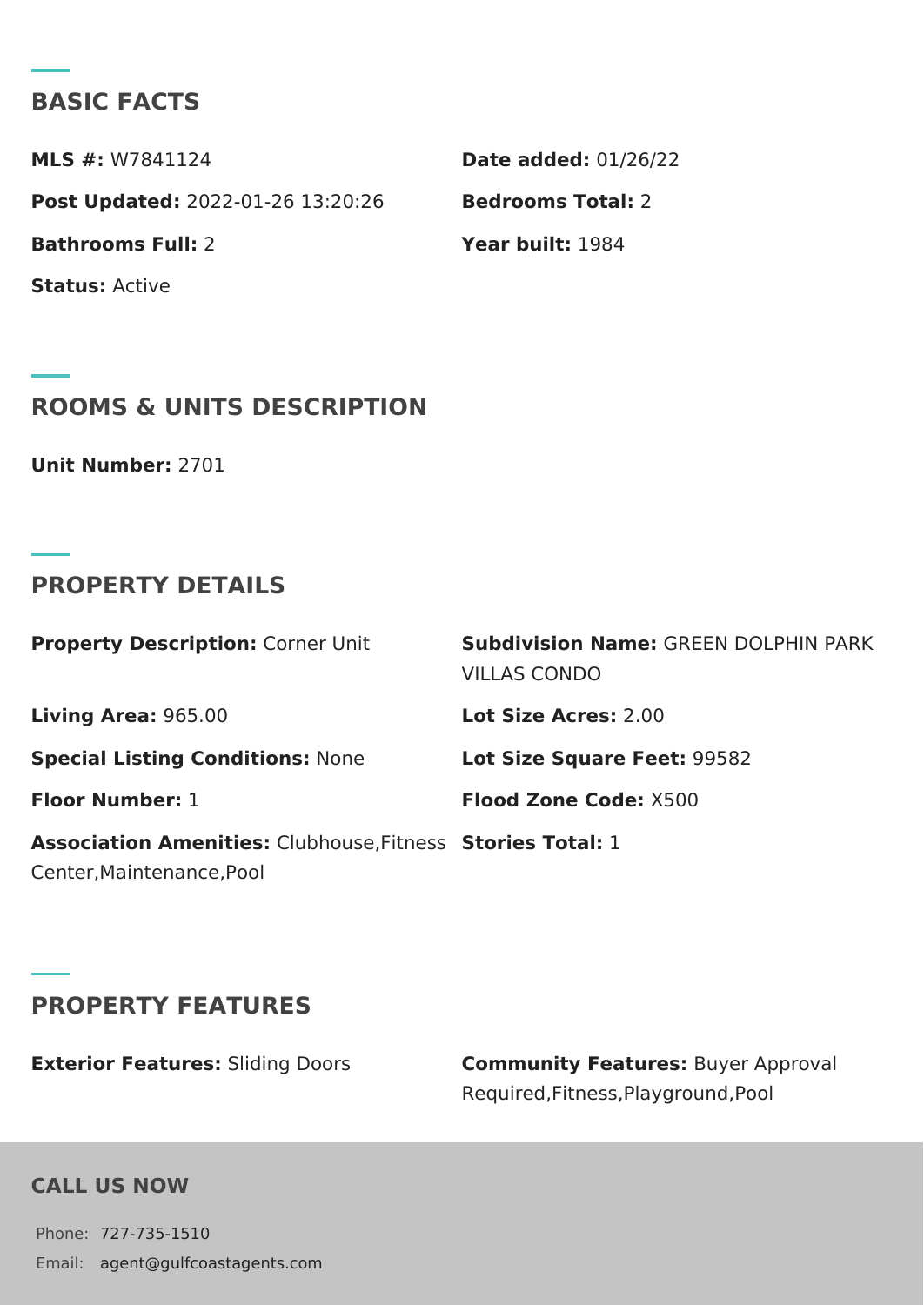**Patio And Porch Features:** Covered,Enclosed,Rear Porch

**Architectural Style:** Contemporary **Association YN:** 1

**Property Condition:** Completed **View:** Golf Course

**Flooring:** Carpet, Laminate **Garage YN:** 1

**Cumulative Days On Market:** 13 **Current Price:** 210000.00

**Disclosures:** Condominium Disclosure Available,Seller Property Disclosure

## **CALL US NOW**

Phone: 727-735-1510 Email: agent@gulfcoastagents.com **Showing Requirements:** Lock Box Electronic,ShowingTime

**Water Source:** Public **Appliances:** Dishwasher,Dryer,Electric Water Heater,Microwave,Range,Refrigerator,Washer

**Attached Garage YN:** 1 **Parcel Number:** 13-27-15-33289-004-2701

**Roof:** Shingle **Condo Land Included YN:** 1

**Cooling:** Central Air **New Construction YN:** GREEN DOLPHIN PARK VILLAS CONDO

**Sewer:** Public Sewer **Heating:** Heat Pump

**Homestead YN:** 1 **Interior Features:** Cathedral Ceiling(s),Ceiling Fans(s),Kitchen/Family Room Combo,Master Bedroom Main Floor,Walk-In Closet(s),Window Treatments

**Levels:** One **Property Sub Type:** Villa

**Senior Community YN: 1 <b>Construction Materials:** Block

**Max Pet Weight:** 24 **MLS Area Major:** 34689 - Tarpon Springs

**Monthly Condo Fee Amount:** 520

**Number Of Pets:** 2 **Occupant Type:** Vacant

**Originating System Name:** Stellar MLS **Parking Features:** Garage Door Opener

**Pets Allowed:** Yes **Postal Code Plus 4:** 6130

**Public Survey Range:** 15 **Realtor Info:** Lease Restrictions

**Garage Spaces:** 1 **Road Surface Type:** Asphalt

**Tax Book Number:** 59-1 **Vegetation:** Trees/Landscaped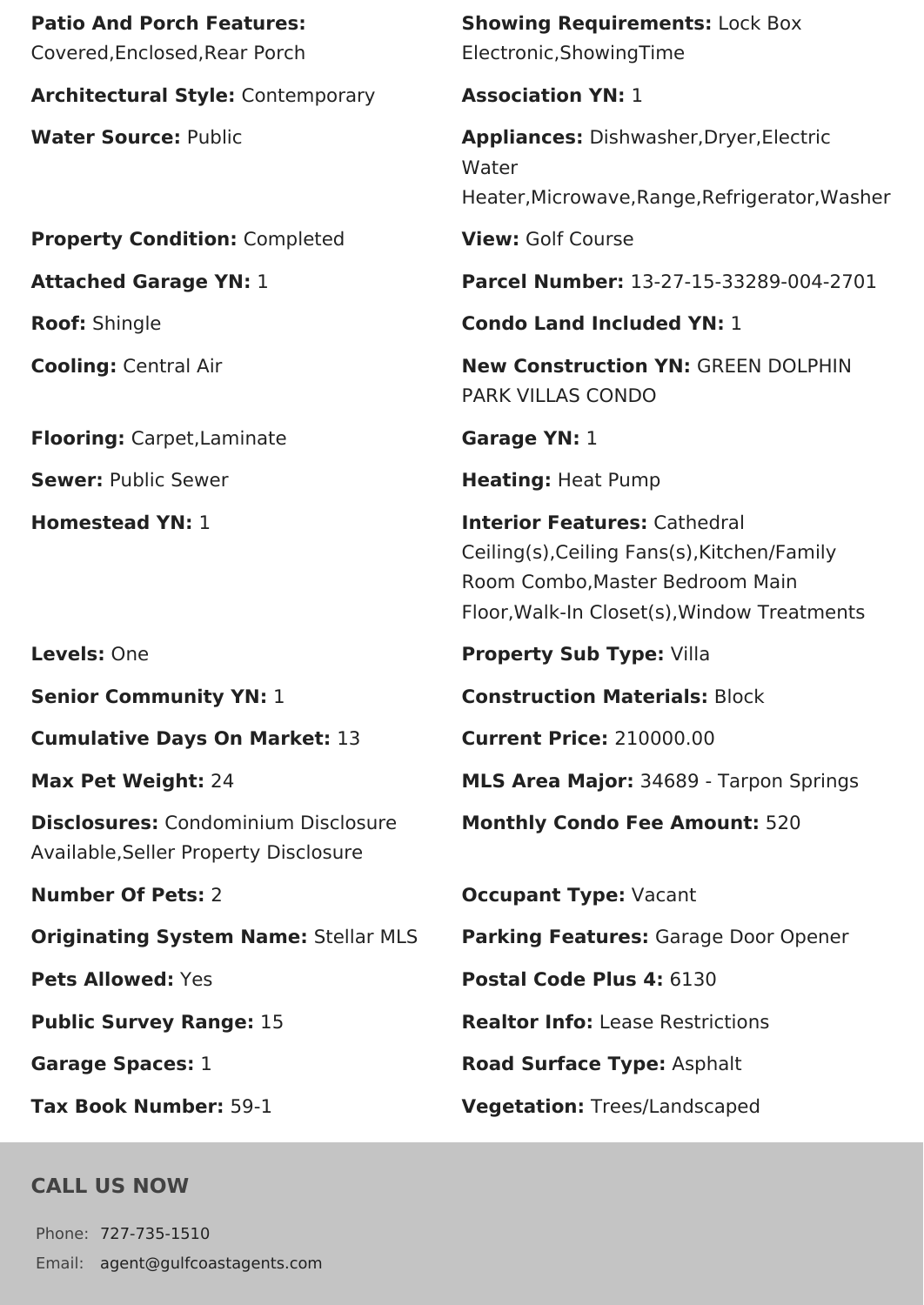# **LOCATION DETAILS**

| <b>County Or Parish: Pinellas</b>                                                                                                                                                                                                          | Township: 27                                            |
|--------------------------------------------------------------------------------------------------------------------------------------------------------------------------------------------------------------------------------------------|---------------------------------------------------------|
| <b>Directions:</b> From S. Pinellas Avenue, turn<br>Nest onto Meres Blvd. In approximately .2<br>miles, turn left onto Green Dolphin Street. In<br>150 feet, turn right onto Oak Circle, go down<br>to the end of the block turn left. The | <b>Elementary School: Sunset Hills</b><br>Elementary-PN |
| property is near the end on the left.                                                                                                                                                                                                      |                                                         |
| <b>Middle Or Junior School: Tarpon Springs</b>                                                                                                                                                                                             | <b>High School:</b> Tarpon Springs High-PN              |

Middle-PN

# **FEES & TAXES**

| Tax Annual Amount: 630.00                                                                                                                                                                           | <b>Tax Year: 2021</b>                     |
|-----------------------------------------------------------------------------------------------------------------------------------------------------------------------------------------------------|-------------------------------------------|
| Tax Legal Description: GREEN DOLPHIN<br>PARK VILLAS CONDO PHASE 4 BLDG 2700,<br><b>UNIT 2701</b>                                                                                                    | <b>Association Fee Frequency: Monthly</b> |
| <b>Association Fee Includes: Common Area</b><br>Taxes, Community Pool, Maintenance<br>Exterior. Maintenance Grounds. Maintenance<br>Repairs, Pest Control, Pool<br>Maintenance, Sewer, Trash, Water | <b>Association Fee Requirement: None</b>  |
| <b>Condo Fees: 520</b>                                                                                                                                                                              | <b>Total Annual Fees: 6240.00</b>         |

### **CALL US NOW**

Phone: 727-735-1510 Email: agent@gulfcoastagents.com